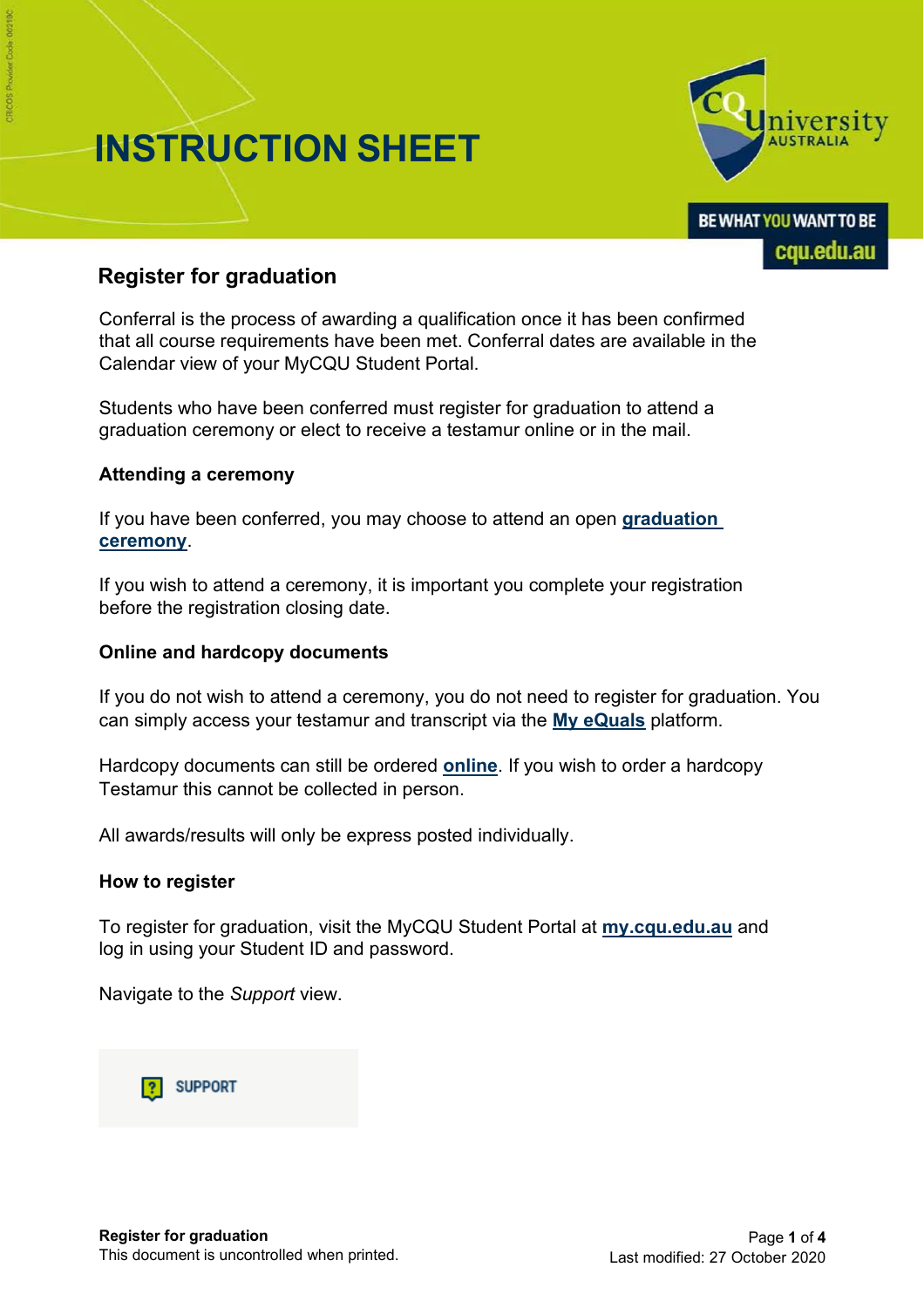### Then scroll down to the *Getting Ready to Graduate* section.

#### **GETTING READY TO GRADUATE**

Looks like you have made it to the end of your degreel Access all the information you need to know about graduation and beyond.



Select *Register to graduate*.

If you have more than one award the below pop-up will display – click *OK* to proceed:



If you have multiple awards, you must follow the graduation registration process for each individually. Registering multiple awards for the same ceremony won't be charged twice.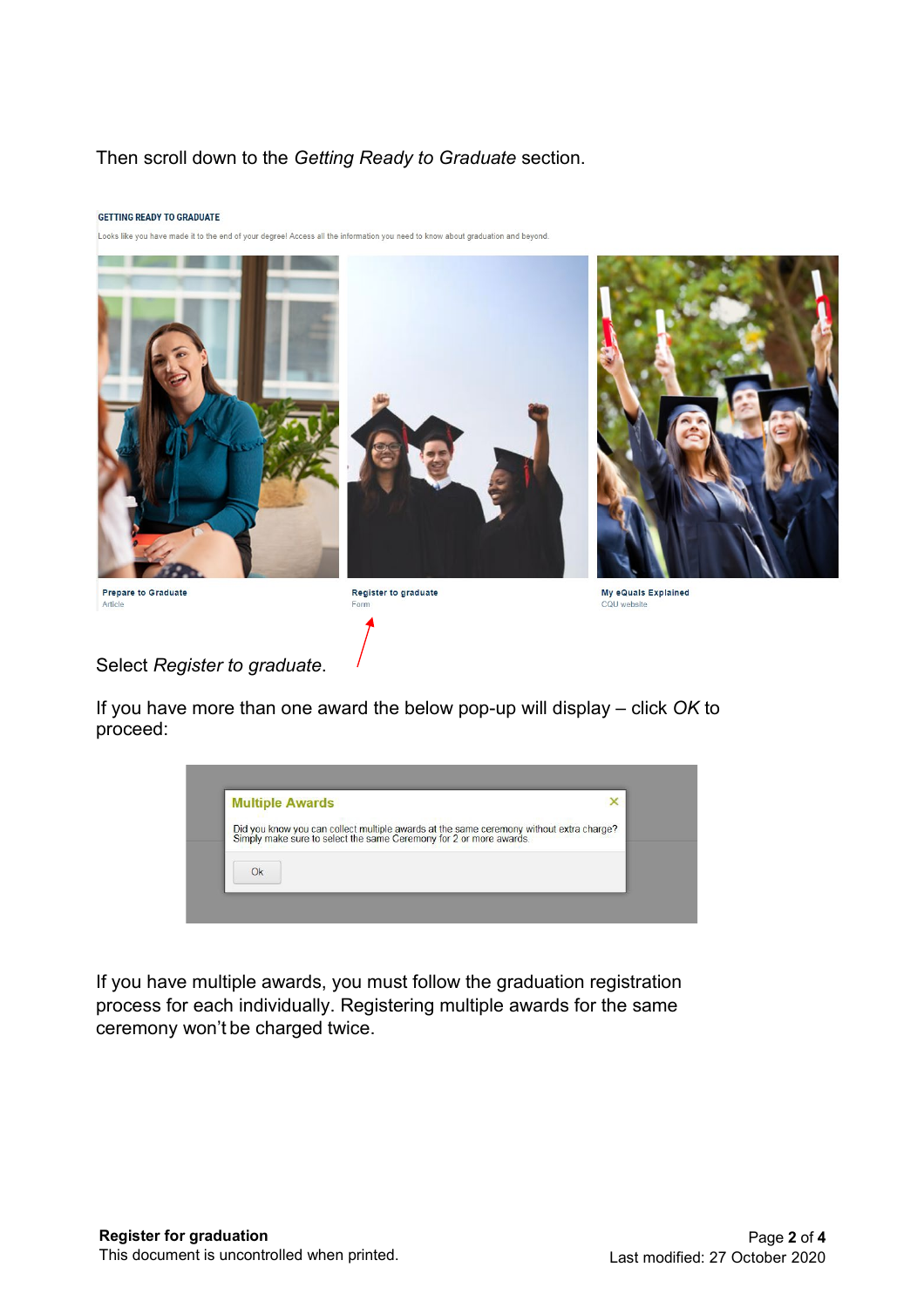From the *Online Graduation Registration* screen, you will see a list of awards inwhich you are eligible to graduate from.

#### *Example of HE awards*



#### *Example of VET awards*

| <b>Conferred Awards</b> |                                                            |                           |
|-------------------------|------------------------------------------------------------|---------------------------|
| ë                       | Certificate III in Cabinet Making (Kitchens and Bathrooms) | <b>MAILED</b>             |
|                         | Award Number:                                              | UN-REGISTERED             |
|                         | MSF31113 - Certificate III in Cabinet Making               | <b>Updated</b> 22/01/2020 |
|                         | 05/09/2016 Conferral Date<br>1 Attempt No.                 | <b>Attend a Ceremony</b>  |

Select the *Attend a Ceremony* button to continue.

**Note:** Although you may register before the Conferral Date, a hardcopy testamur will not be provided until the ceremony.

You will now be directed to the *Details* tab, where you can select your name and choose a ceremony to attend from the drop-down menu.

| Ceremony                                                                      | ×                  |
|-------------------------------------------------------------------------------|--------------------|
| <b>Details</b>                                                                | <b>Next</b>        |
| <b>Award Details</b>                                                          | $\wedge$           |
| How you wish your name to appear on the Award*                                |                    |
| If your formal name is appearing incorrect, please contact Awards and Results |                    |
| Ceremony                                                                      | $\curvearrowright$ |
| Ceremony*<br>2017 - Rockhampton Ceremony, August<br>▼                         |                    |

This document is uncontrolled when printed.